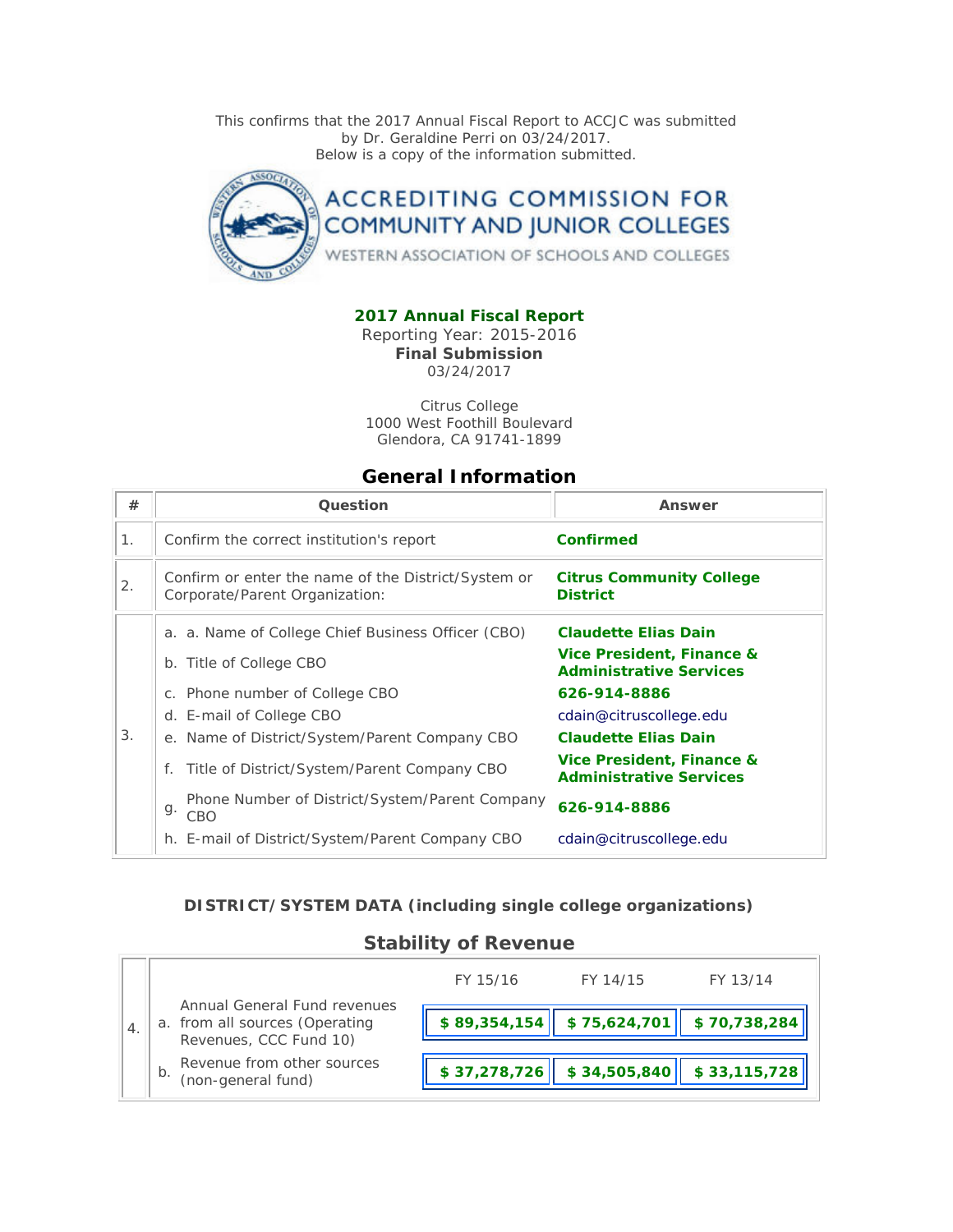| ' 5.                                                                 |              |              |             |
|----------------------------------------------------------------------|--------------|--------------|-------------|
|                                                                      | FY 15/16     | FY 14/15     | FY 13/14    |
| Net Beginning Balance (Using same<br>fund as included in question 4) | \$12,613,040 | \$10,070,873 | \$8,182,863 |

# **Expenditures/Transfer**

|    |                                                                                                                                 |                                                            | FY 15/16     | FY 14/15     | FY 13/14     |
|----|---------------------------------------------------------------------------------------------------------------------------------|------------------------------------------------------------|--------------|--------------|--------------|
|    | Total annual general fund<br>expenditures (Operating<br>a.<br>Expenditures matching the same<br>fund as included in question 4) | \$74,306,587                                               | \$69,643,234 | \$67,282,708 |              |
| 6. | $b$ .                                                                                                                           | Salaries and benefits (General<br>Fund)                    | \$63,619,852 | \$59,515,669 | \$57,662,311 |
|    | С.                                                                                                                              | Other expenditures/outgo<br>(difference between 6a and 6b) | \$10,686,735 | \$10,127,565 | \$9,620,397  |

# **Liabilities**

|    |                                                                                              | FY 15/16          | FY 14/15                                                                                     | FY 13/14                                           |
|----|----------------------------------------------------------------------------------------------|-------------------|----------------------------------------------------------------------------------------------|----------------------------------------------------|
| 7. | Did the institution borrow funds for<br>cash flow purposes?                                  | <b>No</b>         | <b>No</b>                                                                                    | <b>No</b>                                          |
|    | <b>Total Local Borrowing</b>                                                                 | FY 15/16          | FY 14/15                                                                                     | FY 13/14                                           |
| 8. | Short Term Borrowing (TRANS,<br>a.<br>$etc.$ )                                               | \$0               | \$0                                                                                          | \$0                                                |
|    | Long Term Borrowing (COPs,<br>b. Capital Leases, other long term<br>borrowing):              | \$<br>170,577,701 | 166,082,546                                                                                  | \$99,973,926                                       |
|    |                                                                                              | FY 15/16          | FY 14/15                                                                                     | FY 13/14                                           |
|    | Did the institution issue long-<br>a. term debt instruments during<br>the fiscal year noted? | <b>No</b>         | <b>Yes</b>                                                                                   | Ye s                                               |
| 9. | b. What type(s)                                                                              | N/A               | <b>General</b><br>Obligation<br><b>Bond Series</b><br>and<br><b>Refunding</b><br><b>Bond</b> | General<br><b>Obligation</b><br><b>Bond Series</b> |
|    | c. Total amount                                                                              | \$0               | \$58,690,000                                                                                 | \$18,997,251                                       |
|    |                                                                                              |                   |                                                                                              |                                                    |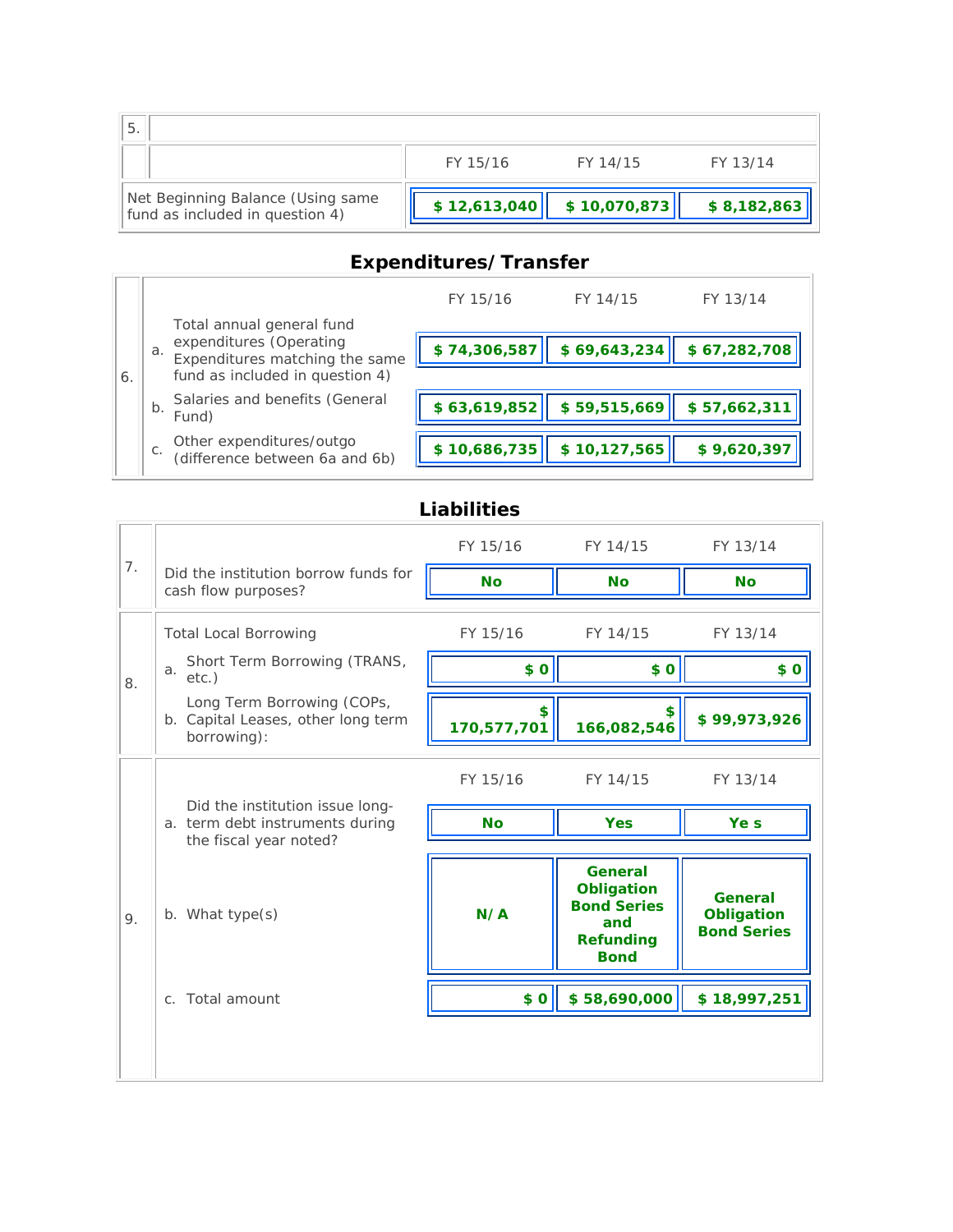|     |                                                    | FY 15/16 | FY 14/15 | FY 13/14 |
|-----|----------------------------------------------------|----------|----------|----------|
| 10. | Debt Service Payments (General<br>Fund/Operations) |          |          |          |

# **Other Post Employment**

|     |                                                                                  | FY 15/16     | FY 14/15     | FY 13/14     |  |
|-----|----------------------------------------------------------------------------------|--------------|--------------|--------------|--|
|     | Actuarial Accrued Liability (AAL)<br>a.<br>for OPEB:                             | \$15,943,541 | \$13,971,381 | \$13,971,381 |  |
|     | Unfunded Actuarial Accrued<br>b <sub>1</sub><br>Liability (UAAL) for OPEB:       | \$4,407,509  | \$8,392,157  | \$8,392,157  |  |
| 11. | Funded Ratio (Actuarial Value of<br>C <sub>1</sub><br>plan Assets/AAL)           | 72 %         | 40 %         | 40 %         |  |
|     | UAAL as Percentage of Covered<br>$d.$ Payroll                                    | 15 %         | 27 %         | 27 %         |  |
|     | Annual Required Contribution<br>е.<br>(ARC)                                      | \$1,292,715  | \$1,473,491  | \$1,473,491  |  |
|     | Amount of annual contribution<br>f.<br>to ARC                                    | \$1,097,507  | \$7,087,578  | \$2,663,854  |  |
| 12. | Date of most recent OPEB Actuarial<br>05/01/2016<br>Report (mm/dd/yyyy):         |              |              |              |  |
|     | a. Has an irrevocable trust been established for OPEB liabilities?<br><b>Yes</b> |              |              |              |  |
| 13. |                                                                                  | FY 15/16     | FY 14/15     | FY 13/14     |  |
|     | Deposit into Irrevocable OPEB<br>b. Peserve/Trust                                | \$836,715    | \$833,438    | \$5,609,696  |  |
|     | Deposit into non-irrevocable<br>C <sub>1</sub><br>Reserve specifically for OPEB  | \$11,615,458 | \$11,517,059 | \$5,905,530  |  |

## **Cash Position**

| 14 |                                                                        | FY 15/16     | FY 14/15     | FY 13/14     |
|----|------------------------------------------------------------------------|--------------|--------------|--------------|
|    | Cash Balance (Unencumbered<br>cash): Unrestricted General Fund         | \$27,673,358 | \$17,302,326 | \$12,196,493 |
|    |                                                                        | FY 15/16     | FY 14/15     | FY 13/14     |
| 15 | Does the institution prepare cash<br>flow projections during the year? | Yes          | <b>Yes</b>   | Yes          |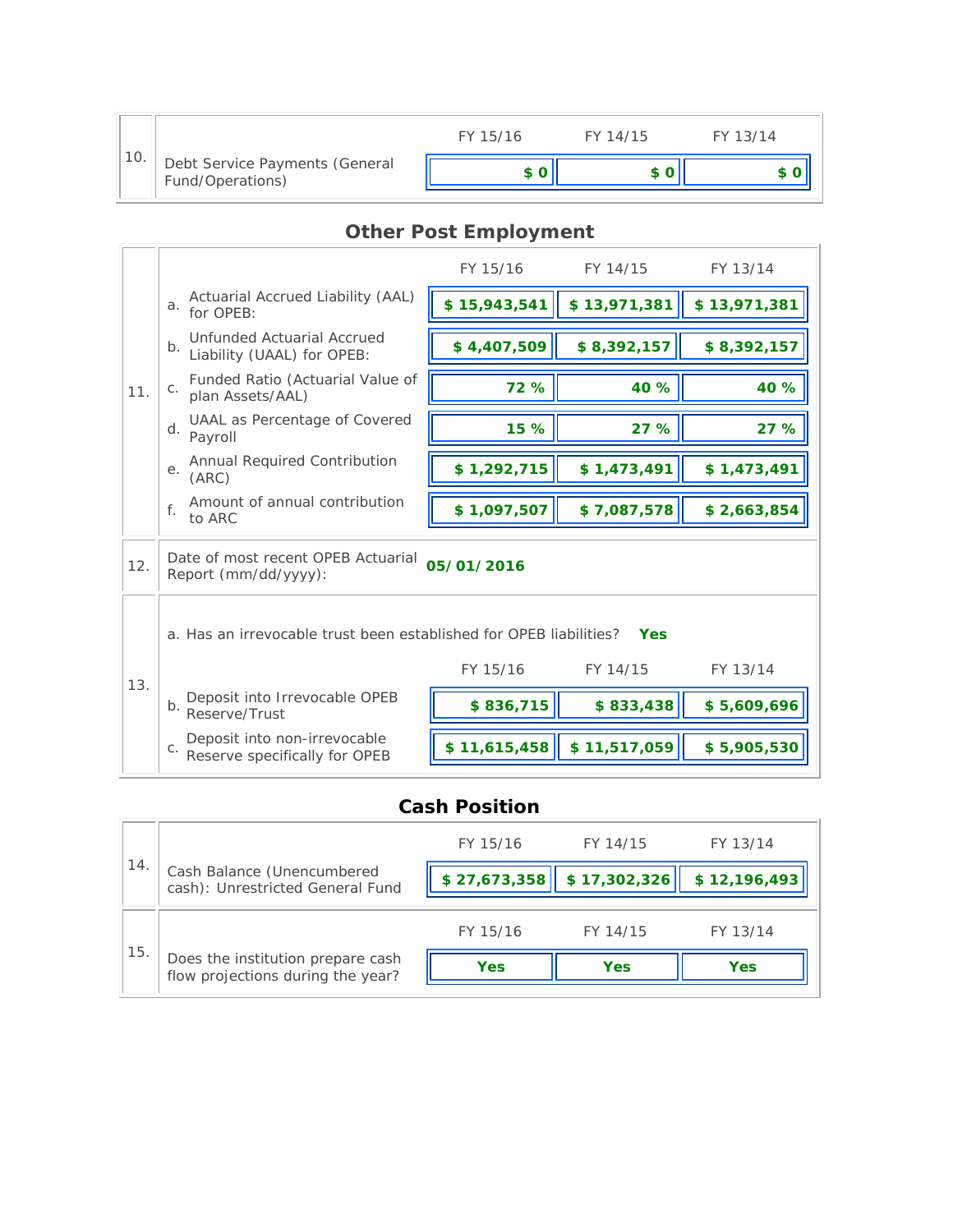## **Annual Audit Information**

|     |                                                                                                          |                                     | FY 15/16 | FY 14/15 | FY 13/14 |  |
|-----|----------------------------------------------------------------------------------------------------------|-------------------------------------|----------|----------|----------|--|
| 16. | Date annual audit report for fiscal<br>year was electronically submitted<br>to accjc.org, along with the |                                     |          |          |          |  |
|     |                                                                                                          |                                     | 3/16/17  | 3/9/16   | 2/25/15  |  |
|     | exceptions:                                                                                              | institution's response to any audit |          |          |          |  |
|     | Summarize Material Weaknesses and Significant Deficiencies from annual audit report:                     |                                     |          |          |          |  |
|     | FY<br>15/16                                                                                              | <b>None</b>                         |          |          |          |  |
| 17. | <b>FY</b><br>14/15                                                                                       | <b>None</b>                         |          |          |          |  |
|     | FY                                                                                                       | None                                |          |          |          |  |
|     | 13/14                                                                                                    |                                     |          |          |          |  |

## 18. FY 15/16 FY 14/15 FY 13/14 a. Budgeted Full Time Equivalent Students (FTES)(Annual Target): **11,991 11,490 11,155** b. Actual Full Time Equivalent Students (FTES): **11,783 11,447 11,314** c. Funded FTES: **11,783 11,447 10,921** 19. FY 15/16 FY 14/15 FY 13/14 Report the % of total tuition/fees received from federal financial aid programs (Title IV, HEA), if applicable: **-1 % -1 % -1 %** 20. a. settle any contracts with employee bargaining During the reporting period, did the institution units? **No** b. Did any negotiations remain open? **No** c. Describe significant fiscal impacts: **N/A** 21. a. Federal Financial Aid programs in which the College<br>a. participates (check all that apply): **Pell FSEOG FWS DIRECT PLUS**

#### **Other Information**